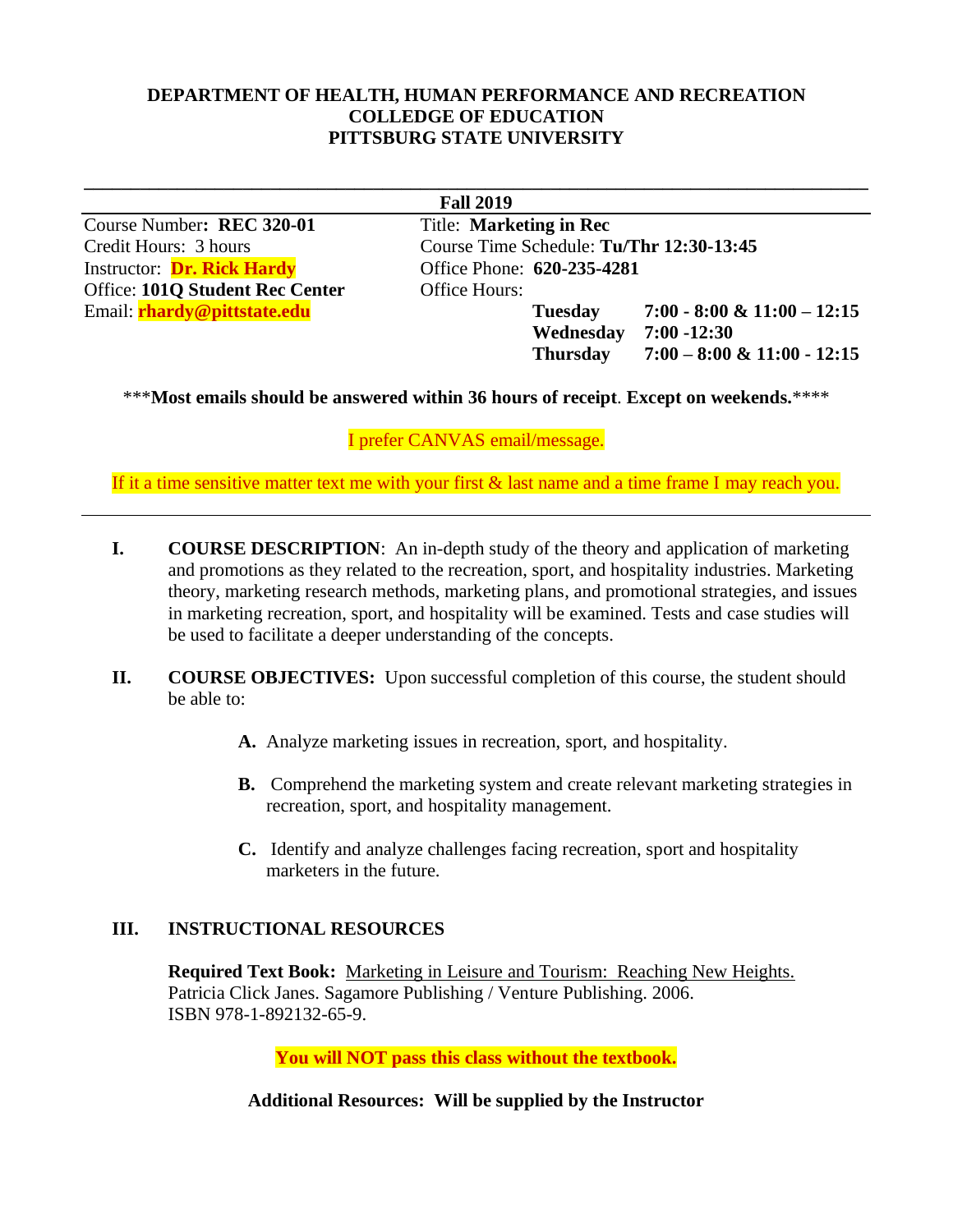## **IV. TEACHING STRATEGIES**

# **A. Traditional Experiences: Lectures and CANVAS**

**V. EVALUATION**

**Class Policies**

# **1. Attendance.** *Two tardies = 1 missed class.* **\*\*\*\*\* After each three missed classes you will incur a letter grade reduction. \*\*\*\*\***

- **2. Academic Honesty Policy. It is the responsibility of each student to become familiar with the University's policies concerning academic honesty.**
- **3. Disability Services. Any student in this class who has a disability that prevents the fullest expression of abilities may contact me in my office as soon as possible to discuss class requirements. Disclosure of any disability, however, is not required.**
- **4. All materials for grades must be received by the instructor before the end of the due date.**
- **5. Case Studies and Tests will only be accepted during the day they are due!**

**Assessment: Grading in this course is based on a set of total points based on the following:**

| <b>Case Studies</b>                                          | 4 X 100 points    |
|--------------------------------------------------------------|-------------------|
| <b>Tests</b>                                                 | 100 points<br>4 X |
| <b>Accumulative Final</b><br>1X                              | <b>200 Points</b> |
| <b>Tests may be composed of true/false, multiple choice,</b> |                   |
| fill in the blank, listing, essay, etc.                      |                   |

### *TOTAL 1000 points*

**Grading in this course is based on a set of total points based on the following:**

| <b>Grading Scale:</b> | $90-100\%$  | A | <b>Excellent</b>     |
|-----------------------|-------------|---|----------------------|
|                       | 80-89%      | B | Above average        |
|                       | 70-79%      | C | Average              |
|                       | $60 - 69\%$ | D | <b>Below average</b> |
|                       | $0-59%$     | F | <b>Failing</b>       |